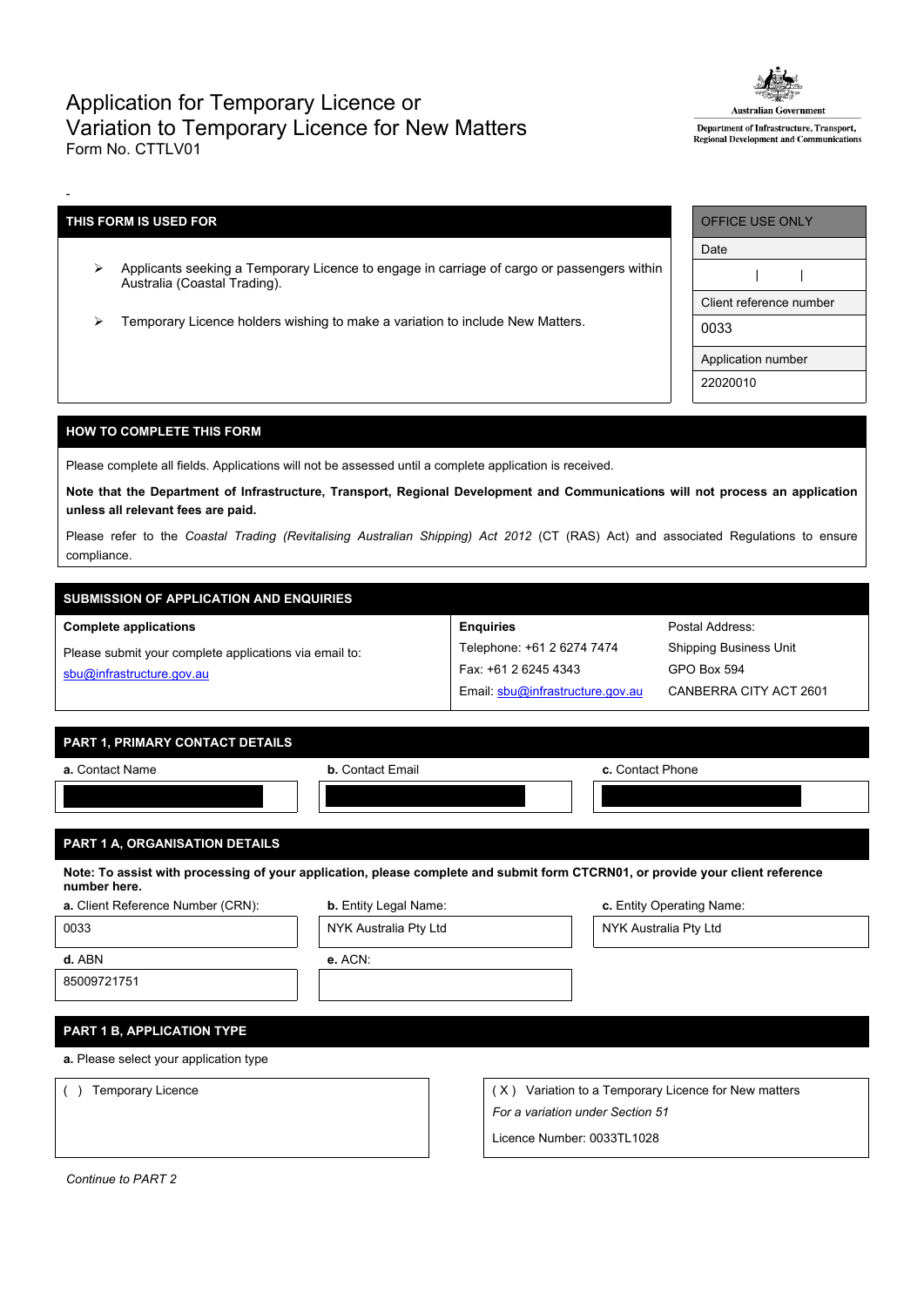|                                          | <b>PART 2, VOYAGE DETAILS</b> |           |                |                        |           |                                      |                           |                                                         |               |                               |                                        |
|------------------------------------------|-------------------------------|-----------|----------------|------------------------|-----------|--------------------------------------|---------------------------|---------------------------------------------------------|---------------|-------------------------------|----------------------------------------|
| <b>Category of</b><br>trade <sup>1</sup> | <b>Cargo description</b>      | Load port | Discharge port | Volume /<br>amount $2$ |           | Expected<br>loading date<br>dd/mm/yy | <b>Vessel</b><br>name $3$ | <b>Vessel</b><br>capacity/size<br>$($ gross tonnes) $3$ | Vessel type 3 | <b>Dangerous</b><br>goods $4$ | Relationship to<br>Vessel <sup>5</sup> |
| General Cargo                            | <b>RoRo</b>                   | Fremantle | <b>Darwin</b>  | 12                     | <b>MT</b> | 13/02/2022                           | <b>Global Leader</b>      | 65000                                                   | <b>PCTC</b>   |                               | A                                      |